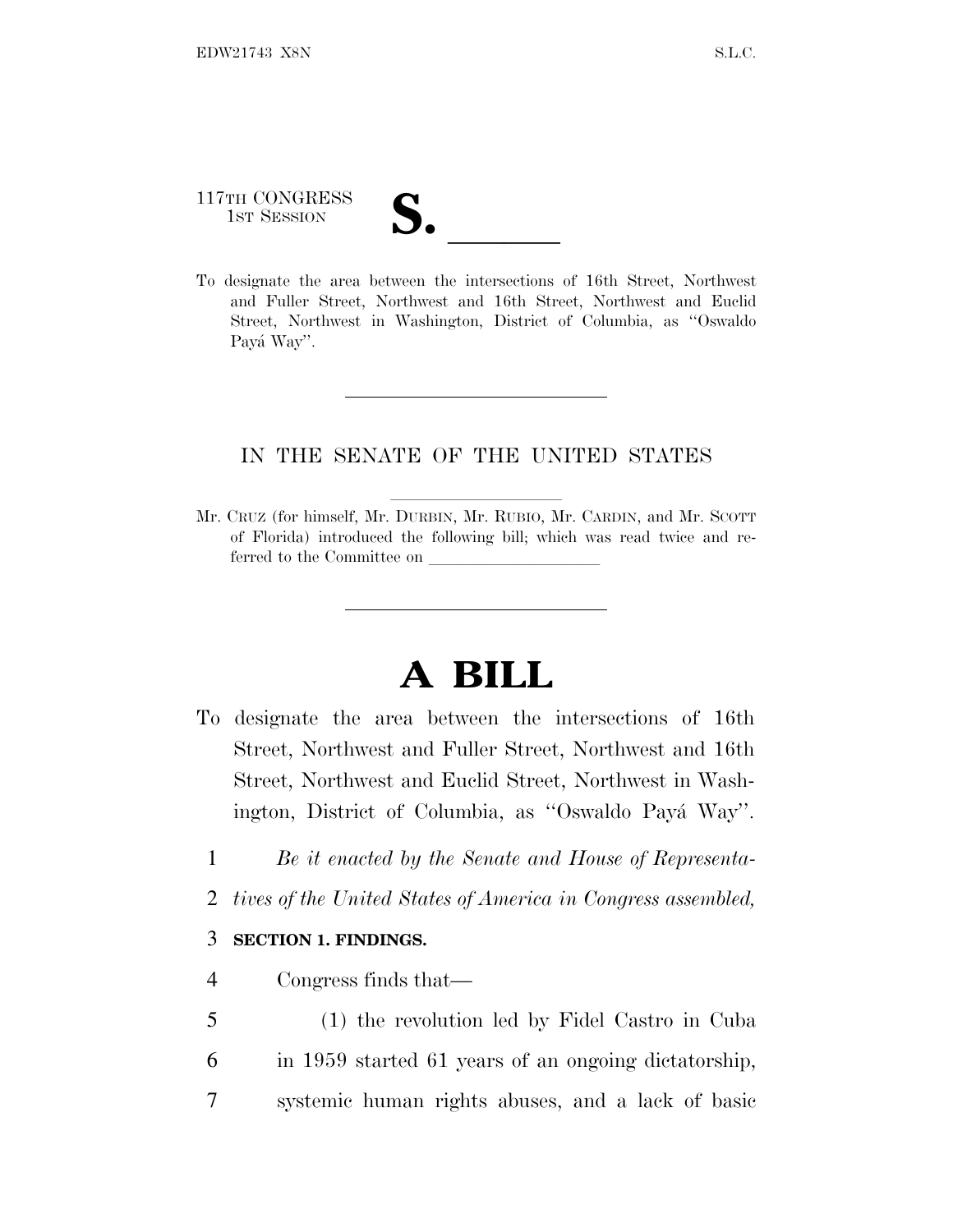freedom of press, religion, assembly, and association that continue to this day under the Communist rule 3 of Raúl Castro and his successor, Miguel Díaz- Canel; 5 (2) Oswaldo Payá Sardiñas was a Cuban polit- ical dissident dedicated to promoting democratic freedoms and human rights in Cuba; (3) the Communist Party of Cuba has always

 viewed that commitment to democracy and freedom as a threat to the existence of the Communist Party of Cuba;

 (4) on July 22, 2012, a violent car crash, wide- ly believed to have been carried out by the Castro re-14 gime, took the lives of Oswaldo Payá and Harold Cepero, another dissident;

 (5) the official investigation into the crash has been demonstrated to be compromised, and the Cas- tro regime has offered no plausible evidence of the innocence of the Castro regime in the crash, leaving 20 the circumstances of the death of Oswaldo Payá un-known;

22 (6) opposition by Oswaldo Payá to the Com- munist Party of Cuba began at a young age, when he refused to become a member of the Young Com-munist League as a primary school student, and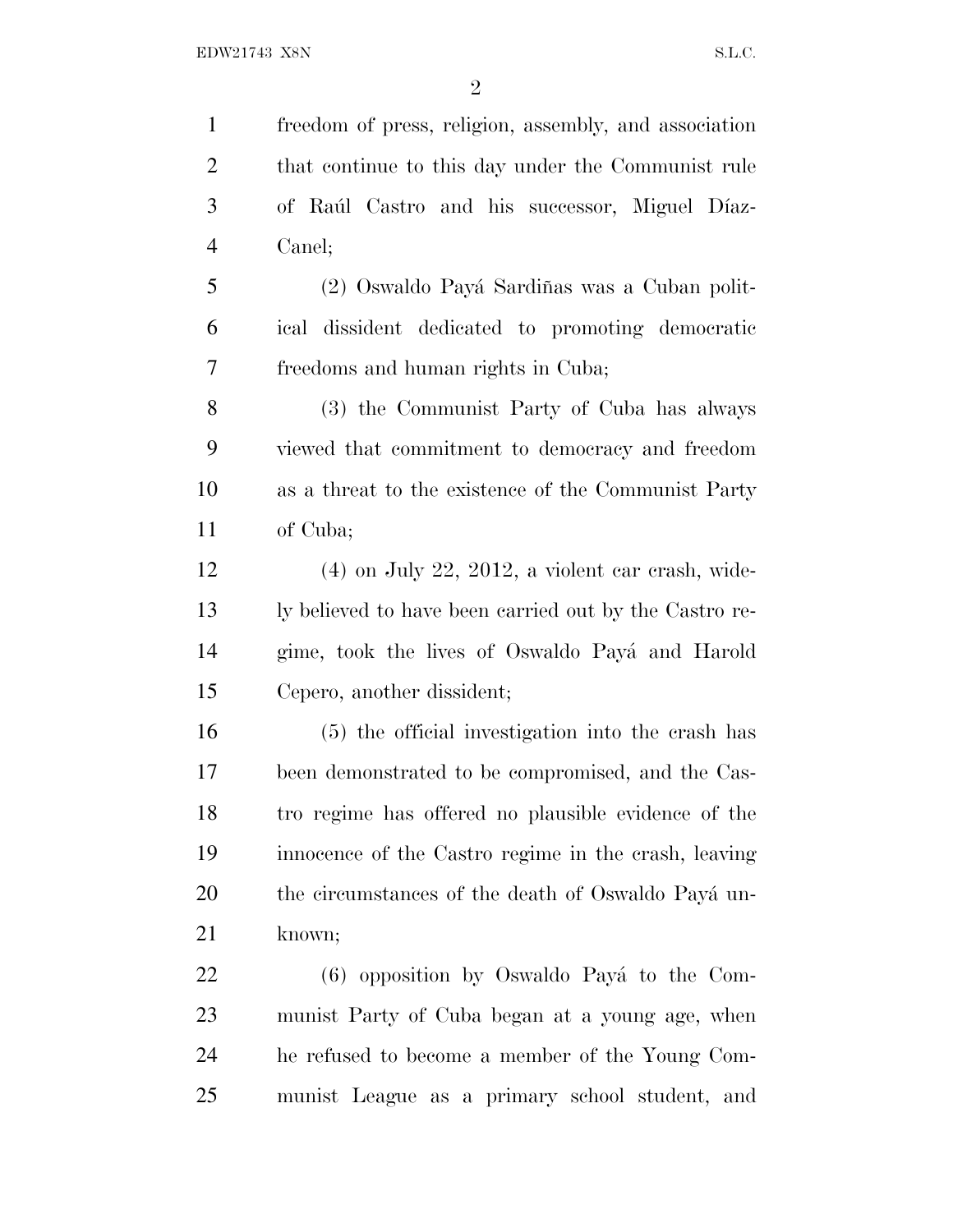continued through high school, when he publicly criticized the invasion of Czechoslovakia by the So- viet Union; (7) the Communist Party of Cuba responded to 5 the opposition by Oswaldo Payá to the invasion of Czechoslovakia by the Soviet Union by sending 7 Oswaldo Payá to a labor camp for 3 years; 8 (8) Oswaldo Payá forewent a chance to escape Cuba in the 1980 Mariel boatlift, deciding instead to continue the fight for democracy in Cuba, saying, ''This is what I am supposed to be, this is what I have to do.''; (9) by creating the Varela Project in 1998, 14 Oswaldo Payá demonstrated his staunch commit- ment to peacefully advocating for freedom of speech 16 and freedom of assembly for his fellow Cubans; (10) in recognition of his determination for po- litical reforms through peaceful protests, Oswaldo Pay´a was awarded the Sakharov Prize for Freedom of Thought by the European Parliament in 2002 and the W. Averell Harriman Democracy Award from the National Democratic Institute for Inter-

 national Affairs in 2003 and was nominated for the 24 Nobel Peace Prize by former Czech President Václav Havel in 2005;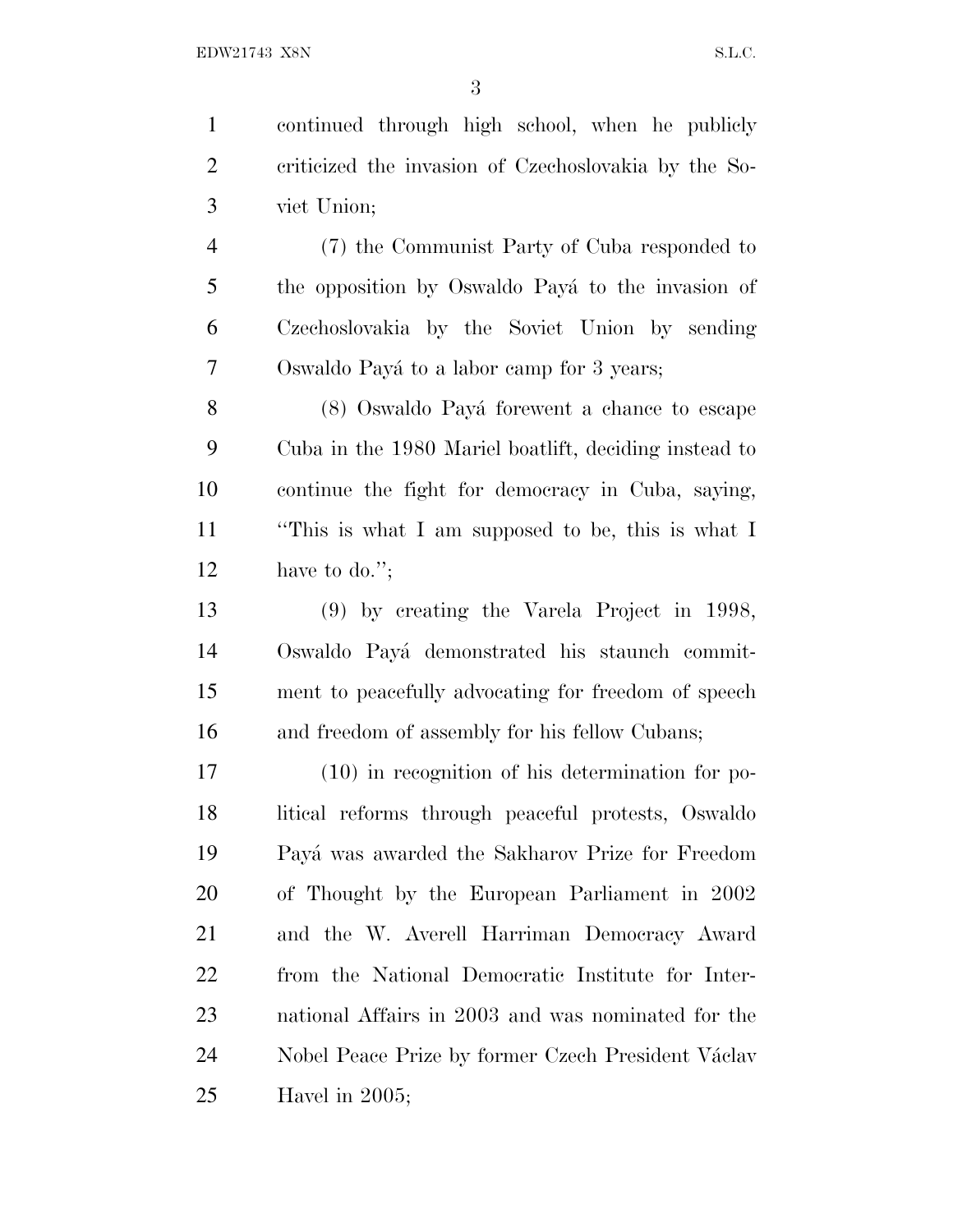(11) on April 11, 2018, the Senate unanimously passed S. Res. 224, recognizing the sixth anniver-3 sary of the death of Oswaldo Payá Sardiñas, com- memorating his legacy and commitment to demo- cratic values and principles, and calling on the Cuban government to allow an impartial, third-party investigation into the circumstances surrounding his death; and

 (12) renaming the street in front of the Em- bassy of Cuba in the District of Columbia after 11 Oswaldo Payá serves as an expression of solidarity between the people of the United States and the peo- ple of the Cuba, who are engaged in a long, non-violent struggle for fundamental human rights.

### **SEC. 2. DESIGNATION OF OSWALDO PAYA´ WAY.**

(a) DESIGNATION OF WAY.—

 (1) IN GENERAL.—The area between the inter- sections of 16th Street, Northwest and Fuller Street, Northwest and 16th Street, Northwest and Euclid Street, Northwest in Washington, District of Columbia, shall be known and designated as 22 "Oswaldo Payá Way".

 (2) REFERENCES.—Any reference in a law, map, regulation, document, paper, or other record of the United States to the area referred to in para-